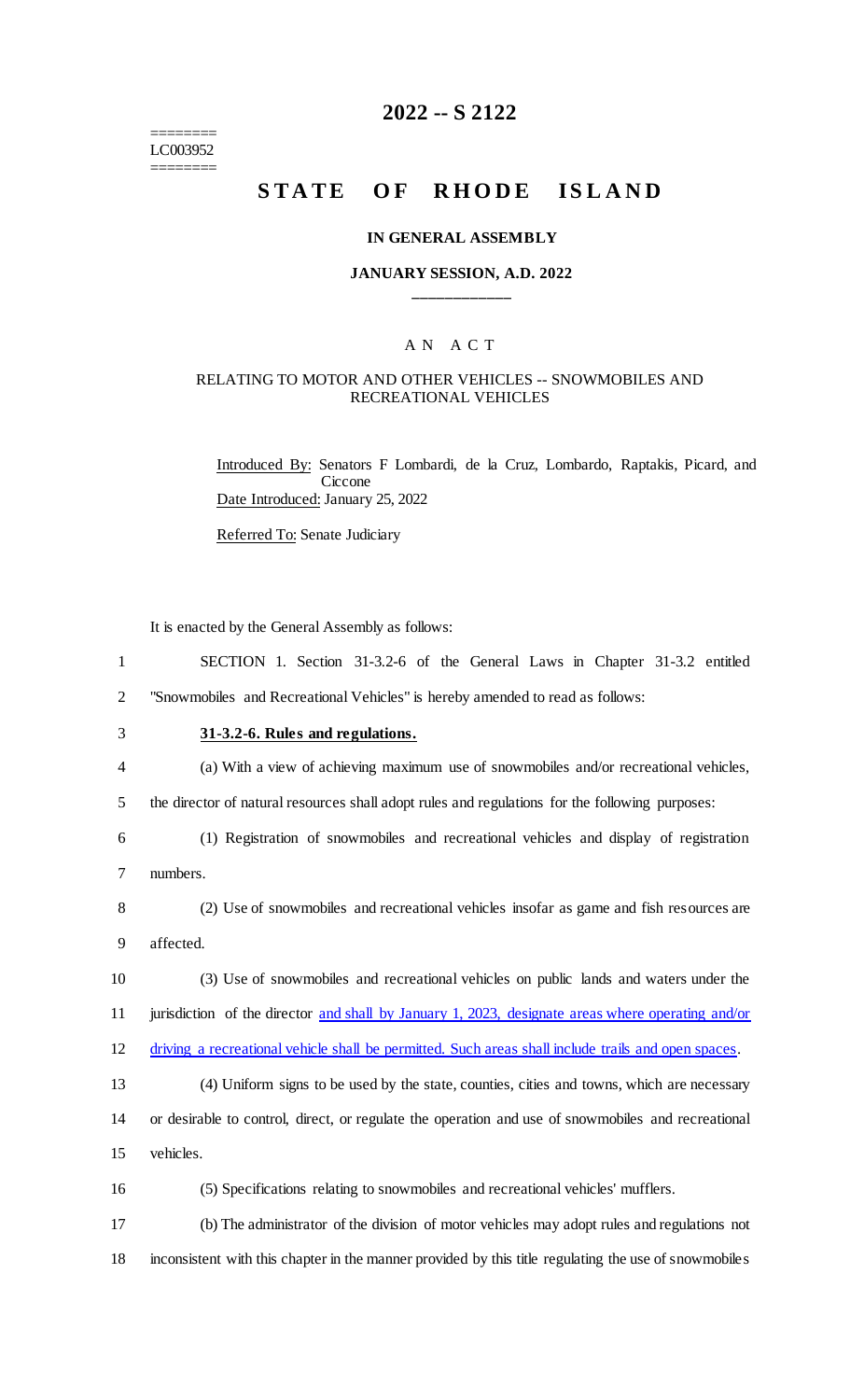- 1 and recreational vehicles on streets and highways.
- 2 SECTION 2. This act shall take effect upon passage.

LC003952 ========

========